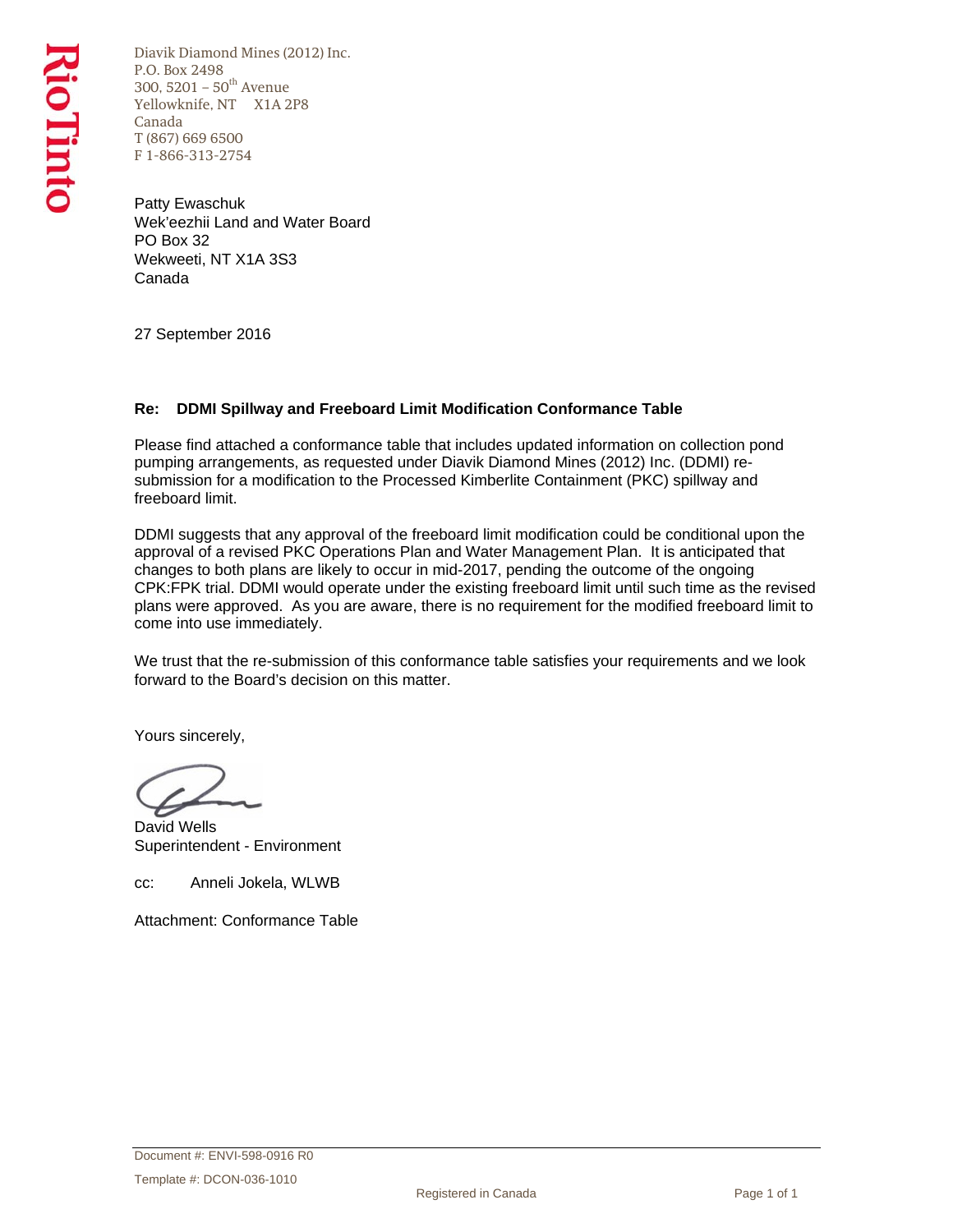|                |        | <b>DDMI Conformance Table</b>                                          |                                                                                               |
|----------------|--------|------------------------------------------------------------------------|-----------------------------------------------------------------------------------------------|
| <b>Section</b> |        | <b>Potential Re-submission of the Proposed Modification</b>            |                                                                                               |
| 3.1            |        |                                                                        |                                                                                               |
| Item           | Sub-   | <b>DDMI Should Provide:</b>                                            | <b>Conformance source location</b>                                                            |
| No.            | bullet |                                                                        |                                                                                               |
| 1)             |        | more thorough supporting<br>information of DDMI's proposed             | Submission 12 Aug 2016, Attachment Golder<br>(2016) Section 2.0 Environmental Design          |
|                |        | EDF, that addresses the                                                | Flood.                                                                                        |
|                |        | considerations identified in the                                       |                                                                                               |
|                |        | Canadian Dam Association's (CDA)                                       |                                                                                               |
|                |        | Technical Bulletin: Application of                                     |                                                                                               |
|                |        | Dam Safety Guidelines to Mining                                        |                                                                                               |
|                |        | Dams, 2014 (pages 23 and 24);                                          |                                                                                               |
| 2)             |        | additional information regarding                                       |                                                                                               |
|                |        | water management, specifically:                                        |                                                                                               |
|                | İ      | typical pumping arrangements for                                       | Current pumping arrangements have                                                             |
|                |        | the collection ponds and the PKC                                       | advanced from what is described in Golder                                                     |
|                |        | pond once the normal operating                                         | (2015) Section 2.3. There is no longer a                                                      |
|                |        | water level reaches the spillway<br>invert (El 464.6 m), with specific | requirement to pump collection pond water to<br>the PKC from Ponds 7 and 12. With addition of |
|                |        | reference to the inputs and outputs                                    | the A21 pipeline Pond 7 will now be able to                                                   |
|                |        | for Ponds 3, 7, and 12, the north                                      | pump directly to the NI. Pond 12 (along with                                                  |
|                |        | inlet, and any other relevant ponds;                                   | Ponds 10 and 11) is now arranged with the                                                     |
|                |        |                                                                        | option of pumping to the NI via either Pond 1                                                 |
|                |        |                                                                        | or Pond 5, with Pond 1 being the default.                                                     |
|                |        |                                                                        |                                                                                               |
|                |        |                                                                        | In summary the typical arrangements with PKC                                                  |
|                |        |                                                                        | water level at El 464.6m would be:                                                            |
|                |        |                                                                        | Pond#<br>Pumps to:                                                                            |
|                |        |                                                                        | ΝI<br>1                                                                                       |
|                |        |                                                                        | 2<br>ΝI                                                                                       |
|                |        |                                                                        | 3<br>ΝI                                                                                       |
|                |        |                                                                        | Pond 3 then NI<br>4                                                                           |
|                |        |                                                                        | 5<br>ΝI                                                                                       |
|                |        |                                                                        | $\overline{7}$<br>N <sub>1</sub>                                                              |
|                |        |                                                                        | Pond 1 or 5 then NI<br>10                                                                     |
|                |        |                                                                        | Pond 1 or 5 then NI<br>11                                                                     |
|                |        |                                                                        | Pond 1 or 5 then NI<br>12                                                                     |
|                |        |                                                                        | Pond 1 then NI<br>13                                                                          |
|                |        |                                                                        | <b>PKC</b><br>ΝI                                                                              |
|                | ii     | the pumping arrangements for the                                       | The pumping arrangement would be                                                              |
|                |        | collection ponds and the PKC pond                                      |                                                                                               |
|                |        | leading up to and during freshet (if                                   | the same as for 2)i).                                                                         |
|                |        | these are different from those                                         |                                                                                               |
|                |        | described in response to the                                           |                                                                                               |
|                |        | previous bullet), with specific                                        |                                                                                               |
|                |        | reference to the inputs and outputs                                    |                                                                                               |
|                |        | for Ponds 3, 7, and $1211$ the north                                   |                                                                                               |
|                |        | inlet, and any other relevant ponds                                    |                                                                                               |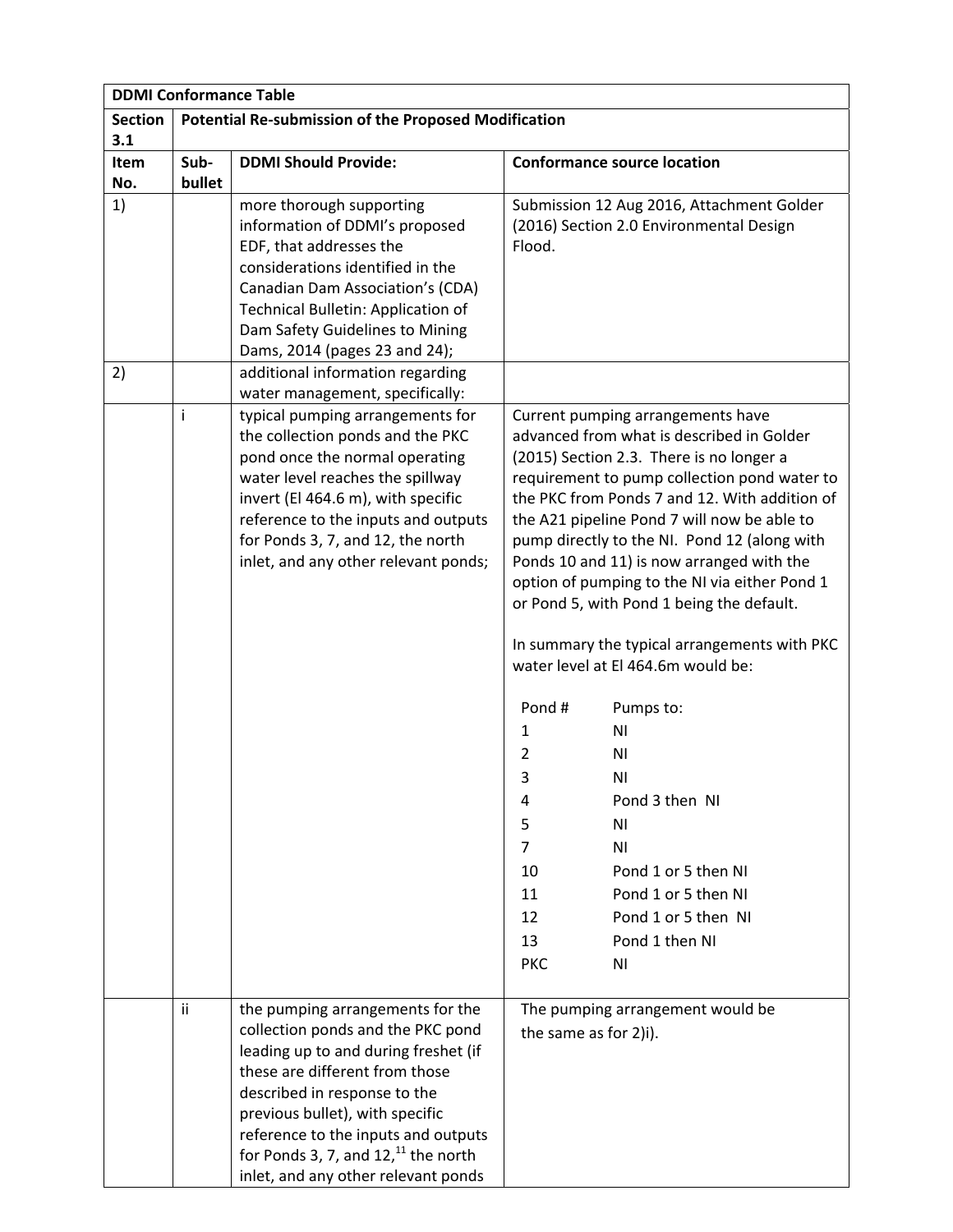| iii          | the pumping arrangements for the<br>collection ponds and the PKC pond<br>during the 1 in 100 year, 24-hr<br>rainfall event, with specific<br>reference to the inputs and outputs<br>for Ponds 3, 7, and 12, the north<br>inlet and any other relevant ponds                                                                                                                                                                                                                 | The typical pumping arrangements during the<br>1 in 100 year, 24-hr rainfall event where the<br>PKC water level remains <el 464.6m="" be<br="" would="">the same as for 2)i).</el>                                                                                                                                                                                                                                                                                                                                                                                                                                                                                                                |
|--------------|-----------------------------------------------------------------------------------------------------------------------------------------------------------------------------------------------------------------------------------------------------------------------------------------------------------------------------------------------------------------------------------------------------------------------------------------------------------------------------|---------------------------------------------------------------------------------------------------------------------------------------------------------------------------------------------------------------------------------------------------------------------------------------------------------------------------------------------------------------------------------------------------------------------------------------------------------------------------------------------------------------------------------------------------------------------------------------------------------------------------------------------------------------------------------------------------|
| iv           | a description of how DDMI will<br>distinguish the 1 in 100 year, 24-hr<br>rainfall event from lesser events,<br>including triggers or action levels, if<br>appropriate.                                                                                                                                                                                                                                                                                                     | Triggers or action are based on water levels<br>rather than type of event.<br>The size of an event would not be known until<br>it was over and then it would be determined<br>from meteorological monitoring and<br>monitoring records.<br>With regard to the stated action of not<br>expecting to pump from collection ponds to<br>the PKC during a 1:100 year 24-hour event $-$<br>the actual action trigger will be when water<br>levels in the PKC are at or above the normal<br>operating level of El 464.6m.<br>It is recommended that this requirement be<br>added to the next update of both the PKC<br>Facility Plan (Part H Item 4) and Water<br><b>Management Plan (Part H Item 2)</b> |
| $\mathsf{V}$ | a discussion about whether<br>prolonged wet periods prior to the<br>environmental design flood may<br>compromise the pumping<br>arrangements described above, and<br>how DDMI plans to address this<br>possibility                                                                                                                                                                                                                                                          | The installed pumping capacity for the<br>collection pond system is sufficient to keep<br>ponds pumped down during typical prolonged<br>wet periods. As such it is unlikely that<br>prolonged wet periods would compromise the<br>pumping arrangements described above.                                                                                                                                                                                                                                                                                                                                                                                                                           |
| vi           | a stage-volume curve for Pond 3                                                                                                                                                                                                                                                                                                                                                                                                                                             | Submission 12 Aug 2016, Attachment Golder<br>(2016), Figure 2.                                                                                                                                                                                                                                                                                                                                                                                                                                                                                                                                                                                                                                    |
| vii          | confirmation that DDMI has verified<br>the PKC facility catchment areas<br>used by Golder in the spillway<br>design                                                                                                                                                                                                                                                                                                                                                         | DDMI confirms the 1.50 km <sup>2</sup> PKC catchment<br>area.                                                                                                                                                                                                                                                                                                                                                                                                                                                                                                                                                                                                                                     |
| viii         | any other relevant information that<br>demonstrates that Pond 3 can hold<br>the EDF                                                                                                                                                                                                                                                                                                                                                                                         | Submission 12Aug2016, Attachment Golder<br>(2016), Section 3.0 Pond 3 Storage Capacity<br>and Figure 2.                                                                                                                                                                                                                                                                                                                                                                                                                                                                                                                                                                                           |
|              | In addition to including the<br>information above, the company<br>should clearly describe the<br>minimum freeboard limit that it is<br>requesting. The Golder memo does<br>not address the specific regulatory<br>wording that would be needed to<br>authorize a change in the freeboard<br>limit, and there is room for<br>confusion about how the regulated<br>freeboard should be described.<br>Golder discusses a 0.2 m minimum<br>freeboard (e.g., page 4, Table 4 and | Submission cover letter August 20, 2016.<br>Submission 12 Aug 2016, page 2, 3rd and 4th<br>paragraph.                                                                                                                                                                                                                                                                                                                                                                                                                                                                                                                                                                                             |